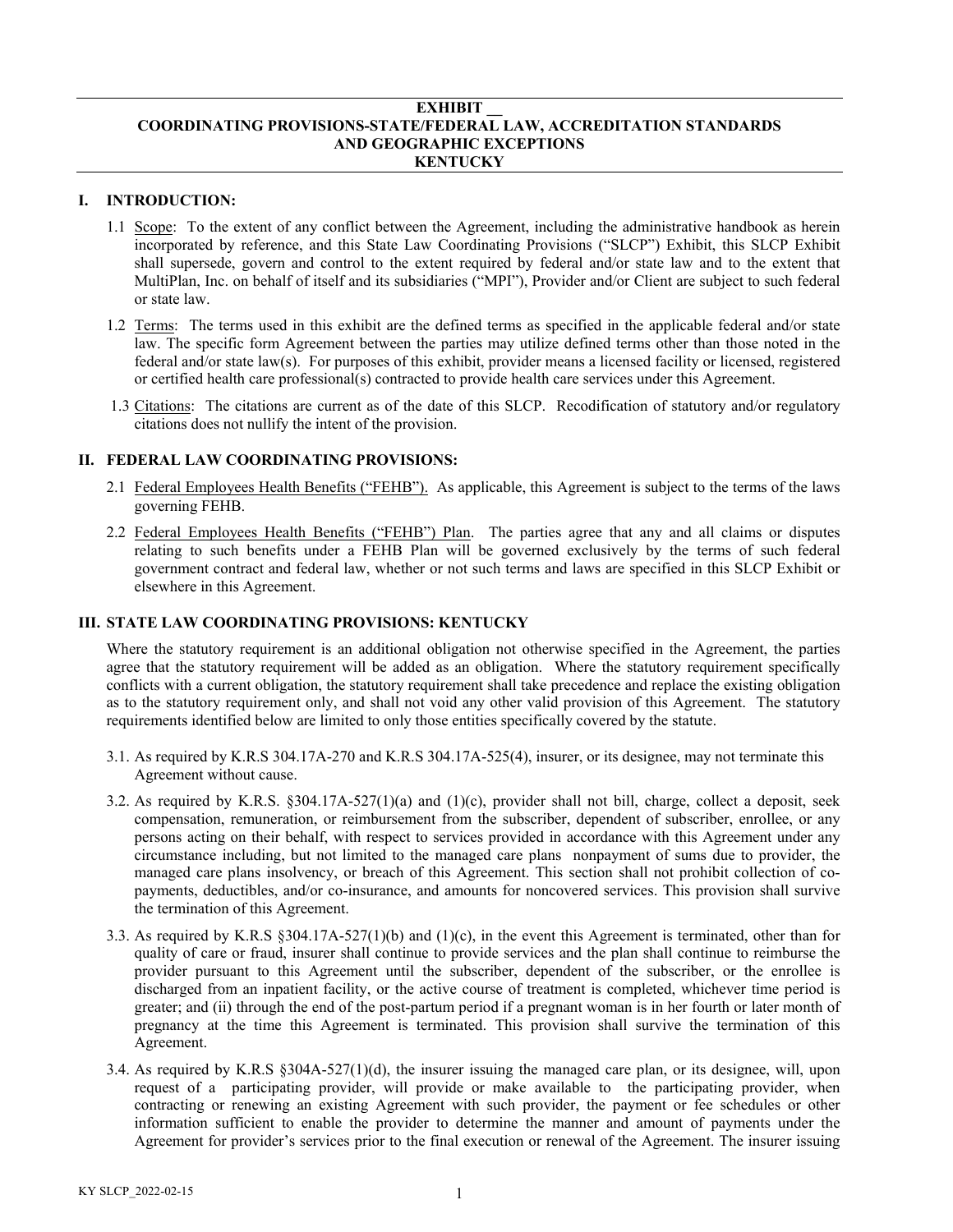the managed care plan, or its designee, shall provide any change in schedules at least ninety (90) days prior to the effective date of the amendment pursuant to KRS 304.17A-577.

- 3.5. As required by K.R.S.§304.39-245 and Kentucky Department of Insurance Bulletin 2013-04, this Agreement applies to Kentucky no-fault benefits.
- 3.6. As required by K.R.S §304.17A-527(1)(e), in the event provider subcontracts with another provider to provide their licensed health care services to the subscriber, dependent of the subscriber, or enrollee of a managed care plan where the subcontracted provider will bill the managed care plan or subscriber or enrollee directly for the subcontracted services, the subcontract agreement must meet all the requirements of K.R.S §304A-527, and shall be filed with the Commissioner in accordance with K.R.S §304A-527.
- 3.7. In the event a client/user has been certified by the Commonwealth of Kentucky as a Workers' Compensation Managed Health Care System pursuant to K.R.S.§342.020, and as applicable to those providers that participate in the Workers' Compensation Network the provider shall:
	- (a) File any grievance defined by 803 KAR 25.110 Section 10 with the Managed Health Care System within thirty (30) days of the occurrence giving rise to the dispute;
	- (b) Such grievance shall be in writing setting forth the nature of the complaint and the remedial action requested by the provider; and;
	- (c) Include the provider's name and address; office contact and phone number; the Managed Health Care System and address; date of the occurrence; and employee's name and address.

Unless an alternate resolution process is provided by the Managed Health Care System, the Managed Health Care System will render a written decision within thirty (30) days of receipt by Managed Health Care System of a written grievance. It shall maintain records for two (2) years of each formal grievance which shall include the following:

- (a) A description of the grievance;
- (b) The employee's name and address;
- (c) Names and addresses of the provider relevant to the grievance;
- (d) The Managed Health Care System's and employer's name and address; and
- (e) A description of the Managed Health Care System's findings, conclusions, and disposition of the grievance.

A provider dissatisfied with the Managed Health Care System's resolution of a grievance may apply for review by an administrative law judge by filing a request for resolution within thirty (30) days of the date of the Managed Health Care System's final decision. Upon review by an administrative law judge the provider shall be required to prove that the Managed Health Care System's final decision is unreasonable or otherwise fails to conform with K.R.S. Chapter 342.

3.8. In the event a client/user has been certified by the Commonwealth of Kentucky as a Workers' Compensation Managed Health Care System pursuant to K.R.S. §342.020, and as applicable to those Network Providers that participate in the Workers' Compensation Network the following shall apply:

The Workers' Compensation Managed Health Care System administrator shall provide a spreadsheet biannually by April 15 and October 15 that will state any changes in a provider's availability since the Workers' Compensation Managed Health Care System's plan/network was approved. Name, address, phone number, and disposition of the provider shall be provided. This includes any providers added or removed from the network provider directory.

3.9 In the event a client/user has been certified by the Commonwealth of Kentucky as a Workers' Compensation Managed Health Care System pursuant to K.R.S.§342.020, and as applicable to those providers that participate in the Workers' Compensation Network the provider shall submit the statement for services within forty-five (45) days of the day treatment is initiated and every forty-five (45) days thereafter, if appropriate, as long as medical services are rendered.

## **IV. ACCREDITATION STANDARDS COORDINATING PROVISIONS:**

There are no Accreditation Standards Coordinating Provisions at this time.

#### **V. GEOGRAPHIC EXCEPTIONS COORDINATING PROVISIONS:**